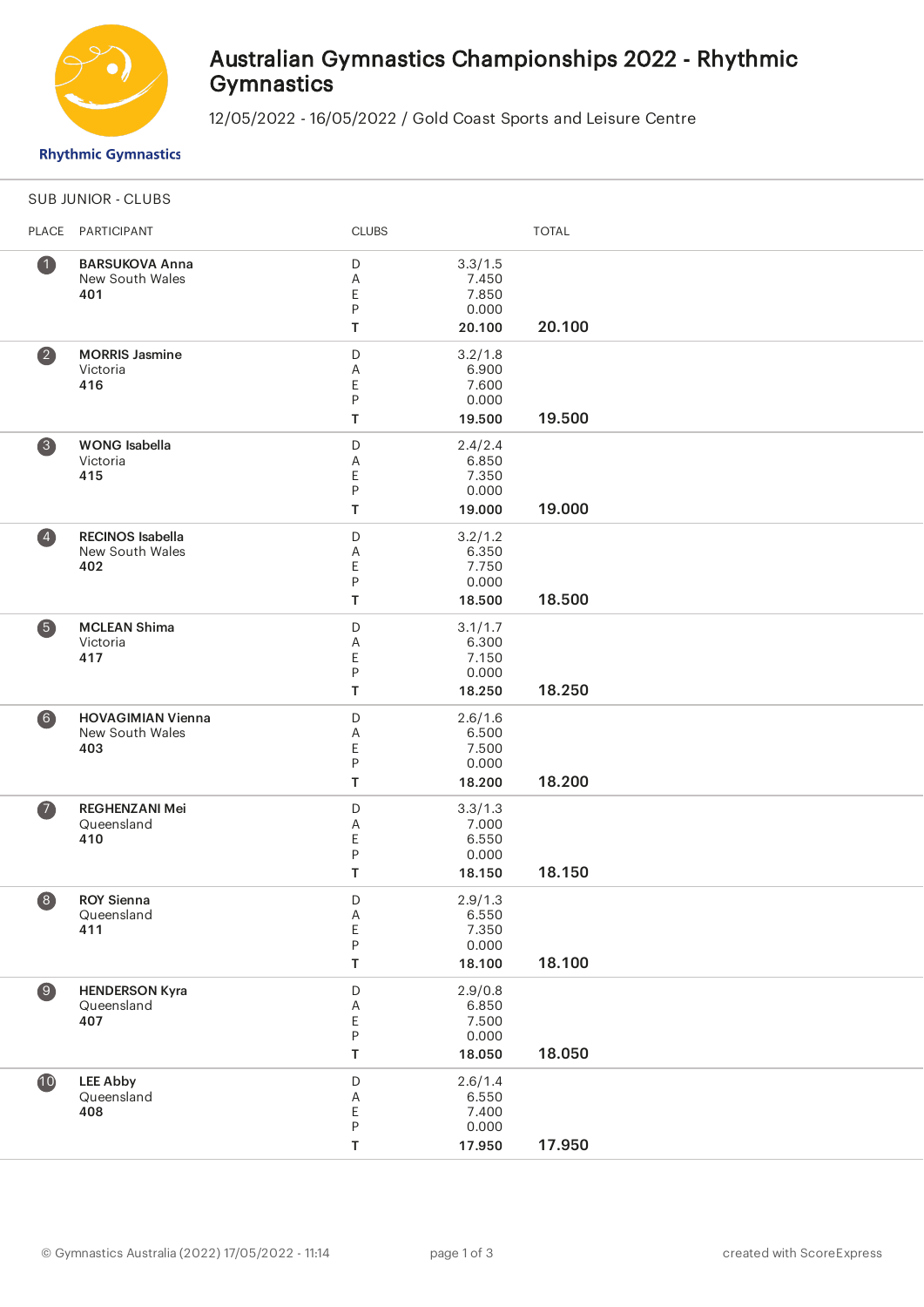

# Australian Gymnastics Championships 2022 - Rhythmic **Gymnastics**

12/05/2022 - 16/05/2022 / Gold Coast Sports and Leisure Centre

### **Rhythmic Gymnastics**

| PLACE           | PARTICIPANT                                           | <b>CLUBS</b>                    |                                              | <b>TOTAL</b> |
|-----------------|-------------------------------------------------------|---------------------------------|----------------------------------------------|--------------|
| $\mathbf{1}$    | <b>DIAZ Ariadna</b><br>New South Wales<br>406         | $\mathsf D$<br>Α<br>E<br>P<br>Т | 2.5/1.5<br>5.900<br>7.050<br>0.000<br>16.950 | 16.950       |
| $\mathbf{12}$   | <b>KUZMENKO Yaroslava</b><br>Victoria<br>418          | D<br>Α<br>E<br>P<br>T           | 2.0/1.9<br>6.250<br>6.700<br>0.000<br>16.850 | 16.850       |
| 13              | <b>NGUYEN Ella</b><br>Victoria<br>414                 | $\mathsf D$<br>A<br>E<br>P<br>Τ | 1.9/1.3<br>6.200<br>7.400<br>0.000<br>16.800 | 16.800       |
| $\overline{14}$ | <b>LAI Chloe</b><br>New South Wales<br>405            | D<br>Α<br>E<br>P<br>Τ           | 2.3/1.3<br>5.900<br>7.150<br>0.000<br>16.650 | 16.650       |
| $\bullet$       | <b>PAN Enming</b><br>Queensland<br>409                | D<br>Α<br>E<br>P<br>T           | 2.4/0.9<br>6.200<br>6.800<br>0.000<br>16.300 | 16.300       |
| 16              | <b>BRODSKY Eliana</b><br>Victoria<br>413              | D<br>Α<br>E<br>P<br>T           | 2.1/1.5<br>6.200<br>6.400<br>0.000<br>16.200 | 16.200       |
| $\bf \Phi$      | <b>STRACHAN Sienna</b><br>Queensland<br>412           | $\mathsf D$<br>Α<br>E<br>P<br>Т | 2.3/1.1<br>5.950<br>6.700<br>0.000<br>16.050 | 16.050       |
| 18              | <b>STOJANOVIC Milica</b><br>New South Wales<br>404    | D<br>Α<br>E<br>P<br>Τ           | 2.1/0.3<br>6.100<br>7.500<br>0.000<br>16.000 | 16.000       |
| 19              | <b>ETHERIDGE Evie</b><br>Western Australia<br>421     | $\mathsf D$<br>Α<br>E<br>P<br>T | 2.7/0.5<br>5.950<br>6.250<br>0.000<br>15.400 | 15.400       |
| 20              | <b>BERGHOFER Cristina</b><br>Western Australia<br>422 | $\mathsf D$<br>Α<br>E<br>P<br>T | 2.2/1.2<br>5.700<br>6.200<br>0.000<br>15.300 | 15.300       |
| 21              | <b>CHIN Loh-Relm</b><br>Western Australia<br>420      | $\mathsf D$<br>A<br>E<br>P<br>Τ | 1.8/0.4<br>5.700<br>6.450<br>0.000<br>14.350 | 14.350       |